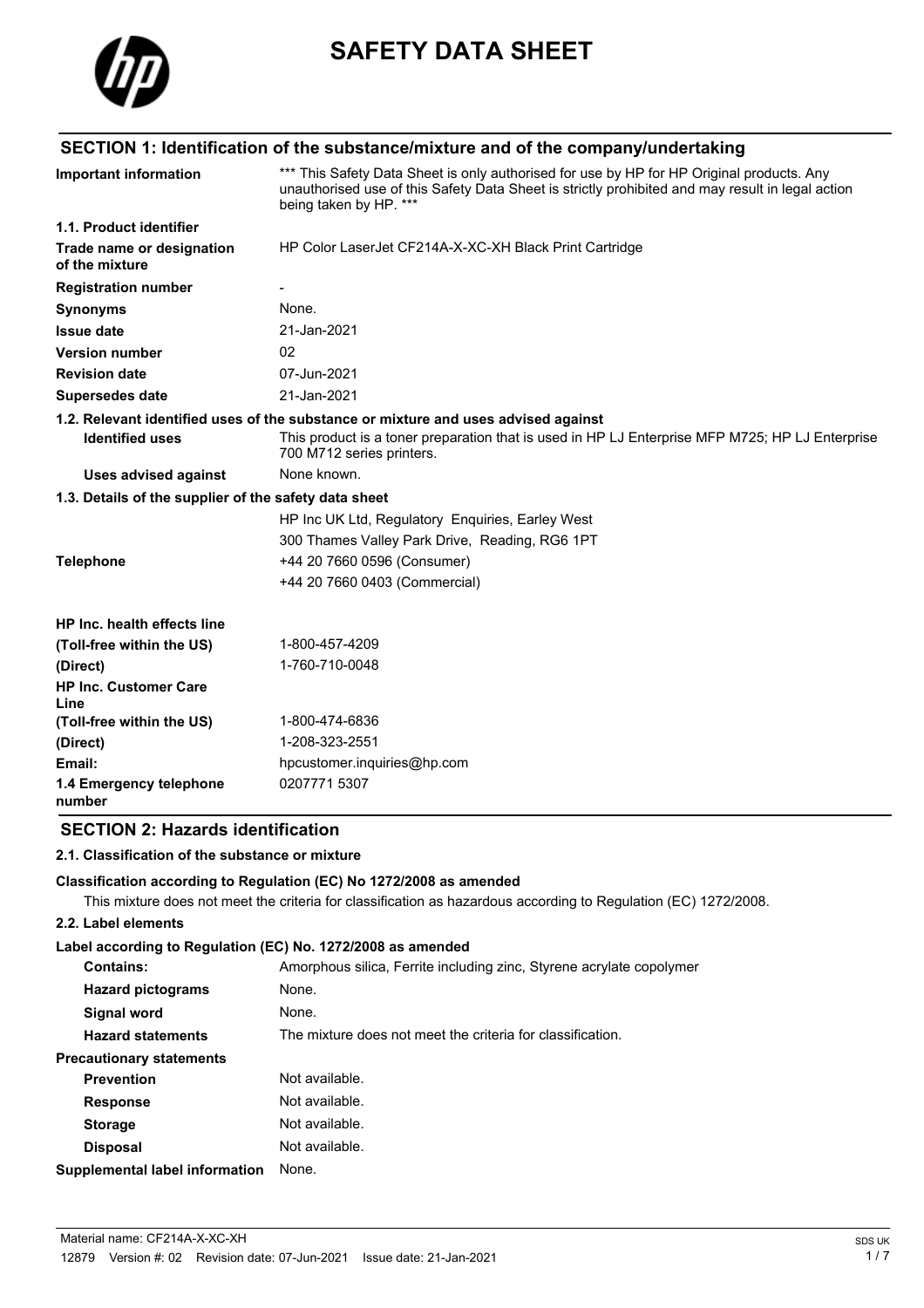None of the other ingredients in this preparation are classified as carcinogens according to ACGIH, EU, IARC, MAK, NTP or OSHA. This preparation contains no component classified as Persistent, Bioaccumulative, and Toxic (PBT) or very Persistent and very Bioaccumulative (vPvB) as defined under Regulation (EC) 1907/2006.

### **SECTION 3: Composition/information on ingredients**

#### **3.2. Mixtures**

#### **General information**

| <b>Chemical name</b>                               | %    |                          | CAS-No. / EC No. REACH Registration No. | Index No.                | <b>Notes</b> |
|----------------------------------------------------|------|--------------------------|-----------------------------------------|--------------------------|--------------|
| Styrene acrylate copolymer                         | < 55 | CBI                      | $\qquad \qquad$                         | $\overline{\phantom{0}}$ |              |
|                                                    |      | $\overline{\phantom{a}}$ |                                         |                          |              |
| <b>Classification:</b><br>$\overline{\phantom{a}}$ |      |                          |                                         |                          |              |
| Ferrite including zinc                             | $50$ | <b>CBI</b>               | $\overline{\phantom{a}}$                | $\overline{\phantom{0}}$ |              |
|                                                    |      | ۰                        |                                         |                          |              |
| <b>Classification:</b><br>$\overline{\phantom{a}}$ |      |                          |                                         |                          |              |
| Amorphous silica                                   | <3   | 7631-86-9                | 01-2119379499-16-xxxx                   | -                        |              |
|                                                    |      | 231-545-4                |                                         |                          |              |
| <b>Classification:</b><br>$\overline{\phantom{0}}$ |      |                          |                                         |                          |              |

# **SECTION 4: First aid measures**

**General information** Not available.

| 4.1. Description of first aid measures                                                |                                                                                                                                                                                                   |
|---------------------------------------------------------------------------------------|---------------------------------------------------------------------------------------------------------------------------------------------------------------------------------------------------|
| <b>Inhalation</b>                                                                     | Move person to fresh air immediately. If irritation persists, consult a physician.                                                                                                                |
| <b>Skin contact</b>                                                                   | Wash affected areas thoroughly with mild soap and water. Get medical attention if irritation<br>develops or persists.                                                                             |
| Eye contact                                                                           | Do not rub eyes. Immediately flush with large amounts of clean, warm water (low pressure) for at<br>least 15 minutes or until particles are removed. If irritation persists, consult a physician. |
| Ingestion                                                                             | Rinse mouth with water. Drink one to two glasses of water. If symptoms occur, consult a physician.                                                                                                |
| 4.2. Most important symptoms<br>and effects, both acute and<br>delayed                | Not available.                                                                                                                                                                                    |
| 4.3. Indication of any<br>immediate medical attention<br>and special treatment needed | Not available.                                                                                                                                                                                    |

#### **SECTION 5: Firefighting measures**

| Not available.                                                                                                         |
|------------------------------------------------------------------------------------------------------------------------|
|                                                                                                                        |
| CO2, water, or dry chemical                                                                                            |
| None known.                                                                                                            |
| Like most organic material in powder form, toner can form explosive dust-air mixtures when finely<br>dispersed in air. |
|                                                                                                                        |
| Not available.                                                                                                         |
| If fire occurs in the printer, treat as an electrical fire.                                                            |
| None established.                                                                                                      |
|                                                                                                                        |

# **SECTION 6: Accidental release measures**

| 6.1. Personal precautions, protective equipment and emergency procedures |                                                                                                                                                                                                                                                                                                                                      |  |  |
|--------------------------------------------------------------------------|--------------------------------------------------------------------------------------------------------------------------------------------------------------------------------------------------------------------------------------------------------------------------------------------------------------------------------------|--|--|
| For non-emergency<br>personnel                                           | Minimize dust generation and accumulation.                                                                                                                                                                                                                                                                                           |  |  |
| For emergency responders                                                 | Not available.                                                                                                                                                                                                                                                                                                                       |  |  |
| 6.2. Environmental precautions                                           | Do not flush into surface water or sanitary sewer system. See also section 13 Disposal<br>considerations.                                                                                                                                                                                                                            |  |  |
| 6.3. Methods and material for<br>containment and cleaning up             | Slowly vacuum or sweep the material into a bag or other sealed container. Clean remainder with a<br>damp cloth or vacuum cleaner. If a vacuum is used, the motor must be rated as dust<br>explosion-proof. Fine powder can form explosive dust-air mixtures. Dispose of in compliance with<br>federal, state, and local regulations. |  |  |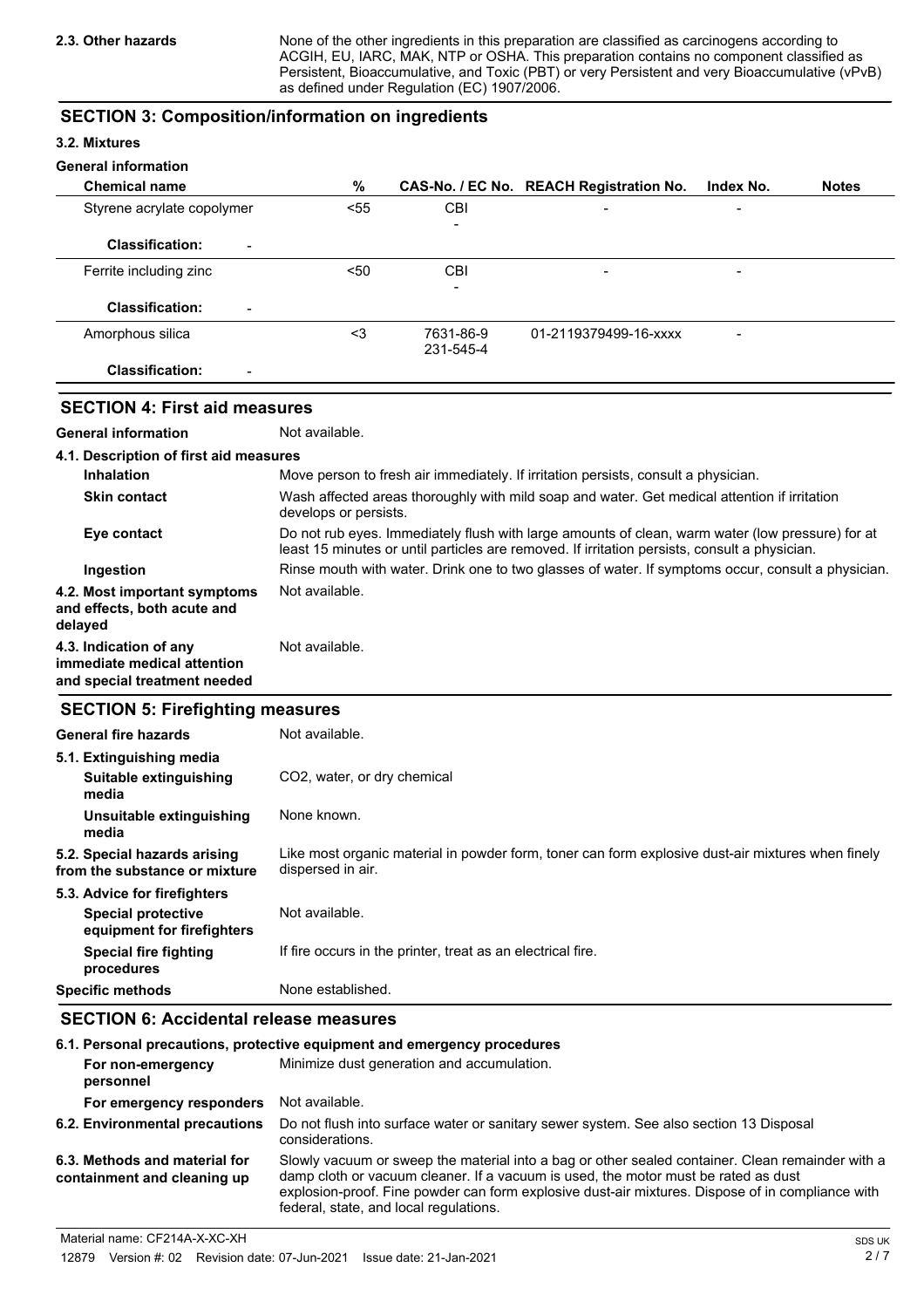| <b>SECTION 7: Handling and storage</b>                                  |                                                                                                                                                                                                                                                                                                                                    |
|-------------------------------------------------------------------------|------------------------------------------------------------------------------------------------------------------------------------------------------------------------------------------------------------------------------------------------------------------------------------------------------------------------------------|
| 7.1. Precautions for safe<br>handling                                   | Keep out of the reach of children. Avoid inhalation of dust and contact with skin and eyes. Use with<br>adequate ventilation. Keep away from excessive heat, sparks, and open flames.                                                                                                                                              |
| 7.2. Conditions for safe<br>storage, including any<br>incompatibilities | Keep out of the reach of children. Keep tightly closed and dry. Store at room temperature. Store<br>away from strong oxidizers.                                                                                                                                                                                                    |
| 7.3. Specific end use(s)                                                | Not available.                                                                                                                                                                                                                                                                                                                     |
| <b>SECTION 8: Exposure controls/personal protection</b>                 |                                                                                                                                                                                                                                                                                                                                    |
| 8.1. Control parameters                                                 |                                                                                                                                                                                                                                                                                                                                    |
| <b>Occupational exposure limits</b>                                     | No exposure limits noted for ingredient(s).                                                                                                                                                                                                                                                                                        |
| <b>Biological limit values</b>                                          | No biological exposure limits noted for the ingredient(s).                                                                                                                                                                                                                                                                         |
| <b>Recommended monitoring</b><br>procedures                             | Not available.                                                                                                                                                                                                                                                                                                                     |
| Derived no effect levels<br>(DNELs)                                     | Not available.                                                                                                                                                                                                                                                                                                                     |
| <b>Predicted no effect</b><br>concentrations (PNECs)                    | Not available.                                                                                                                                                                                                                                                                                                                     |
| <b>Exposure guidelines</b>                                              | , 5 mg/m3 (Respirable Fraction), 3 mg/m3 (Respirable Particulate) Amorphous silica:  USA OSHA<br>(TWA/PEL): 20 mppcf 80 (mg/m3)/%SiO2, ACGIH (TWA/TLV): 10 mg/m3 TRGS 900<br>(Luftgrenzwert) - 10 mg/m3 (Einatembare partikel), 3 mg/m3 (Alveolengängige fraktion) UK WEL:<br>10 mg/m3 (Respirable Dust), 5 mg/m3 (Inhalable Dust) |
| 8.2. Exposure controls                                                  |                                                                                                                                                                                                                                                                                                                                    |
| Appropriate engineering<br>controls                                     | Use in a well ventilated area.                                                                                                                                                                                                                                                                                                     |
|                                                                         | Individual protection measures, such as personal protective equipment                                                                                                                                                                                                                                                              |
| <b>General information</b>                                              | No personal respiratory protective equipment required under normal conditions of use.                                                                                                                                                                                                                                              |
| <b>Eye/face protection</b>                                              | Not available.                                                                                                                                                                                                                                                                                                                     |
| <b>Skin protection</b>                                                  |                                                                                                                                                                                                                                                                                                                                    |
| - Hand protection                                                       | Not available.                                                                                                                                                                                                                                                                                                                     |
| - Other                                                                 | Not available.                                                                                                                                                                                                                                                                                                                     |
| <b>Respiratory protection</b>                                           | Not available.                                                                                                                                                                                                                                                                                                                     |
| <b>Thermal hazards</b>                                                  | Not available.                                                                                                                                                                                                                                                                                                                     |
| <b>Hygiene measures</b>                                                 | Not available.                                                                                                                                                                                                                                                                                                                     |
| <b>Environmental exposure</b><br>controls                               | Not available.                                                                                                                                                                                                                                                                                                                     |

# **SECTION 9: Physical and chemical properties**

## **9.1. Information on basic physical and chemical properties**

| Appearance                                   | Fine powder         |
|----------------------------------------------|---------------------|
| <b>Physical state</b>                        | Solid.              |
| Form                                         | solid               |
| Color                                        | Black.              |
| Odor                                         | Slight plastic odor |
| Odor threshold                               | Not available.      |
| рH                                           | Not applicable      |
| Melting point/freezing point                 | Not available.      |
| Initial boiling point and boiling<br>range   | Not applicable      |
| <b>Flash point</b>                           | Not applicable      |
| <b>Evaporation rate</b>                      | Not applicable      |
| Flammability (solid, gas)                    | Not available.      |
| Upper/lower flammability or explosive limits |                     |
| Flammability limit - lower<br>(%)            | Not flammable       |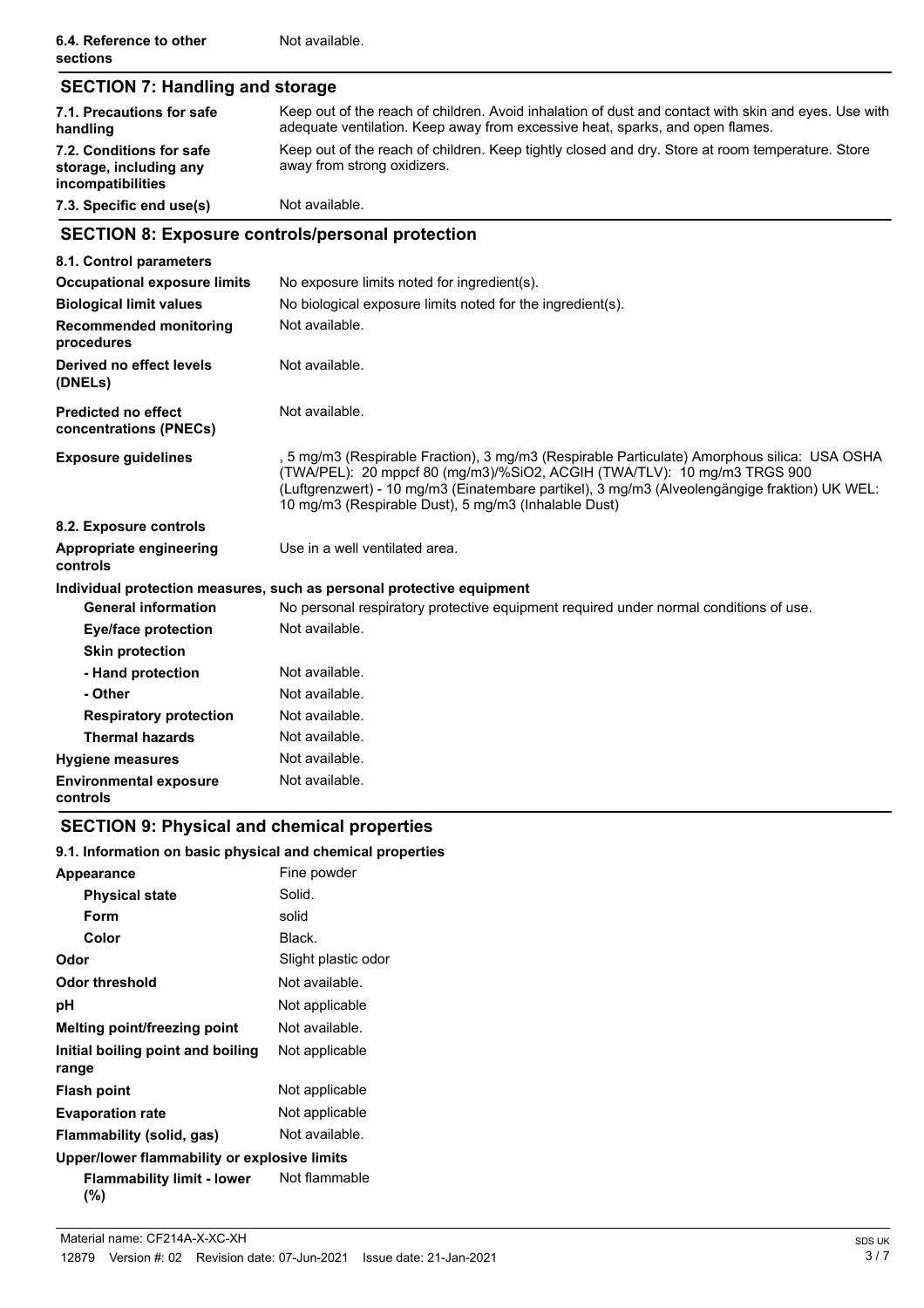| Not available.                                                |
|---------------------------------------------------------------|
| Not applicable                                                |
| Not applicable                                                |
|                                                               |
| Negligible in water. Partially soluble in toluene and xylene. |
| Not available.                                                |
| Not applicable                                                |
| $>$ 392 °F ( $>$ 200 °C)                                      |
| Not applicable                                                |
| Not available.                                                |
| No information available.                                     |
|                                                               |
| 212 - 302 °F (100 - 150 °C)                                   |
| $1.4 - 1.8$                                                   |
| Not applicable                                                |
|                                                               |

# **SECTION 10: Stability and reactivity**

| 10.1. Reactivity                            | Not available.                          |
|---------------------------------------------|-----------------------------------------|
| 10.2. Chemical stability                    | Stable under normal storage conditions. |
| 10.3. Possibility of hazardous<br>reactions | Will not occur.                         |
| 10.4. Conditions to avoid                   | Imaging Drum: Exposure to light         |
| 10.5. Incompatible materials                | Strong oxidizers                        |
| 10.6. Hazardous<br>decomposition products   | Carbon monoxide and carbon dioxide.     |

# **SECTION 11: Toxicological information**

| <b>General information</b>                             | Not available.                                                                                     |                                                                                                                                                          |  |
|--------------------------------------------------------|----------------------------------------------------------------------------------------------------|----------------------------------------------------------------------------------------------------------------------------------------------------------|--|
| Information on likely routes of exposure               |                                                                                                    |                                                                                                                                                          |  |
| <b>Inhalation</b>                                      | Under normal conditions of intended use, this material is not expected to be an inhalation hazard. |                                                                                                                                                          |  |
| <b>Skin contact</b>                                    | Contact with skin may result in mild irritation.                                                   |                                                                                                                                                          |  |
| Eye contact                                            | Contact with eyes may result in mild irritation.                                                   |                                                                                                                                                          |  |
| Ingestion                                              | Ingestion is not a likely route of exposure.                                                       |                                                                                                                                                          |  |
| <b>Symptoms</b>                                        | Not available.                                                                                     |                                                                                                                                                          |  |
| 11.1. Information on toxicological effects             |                                                                                                    |                                                                                                                                                          |  |
| <b>Acute toxicity</b>                                  |                                                                                                    | Based on available data, the classification criteria are not met.                                                                                        |  |
| <b>Product</b>                                         | <b>Species</b>                                                                                     | <b>Test Results</b>                                                                                                                                      |  |
| CF214A-X-XC-XH                                         |                                                                                                    |                                                                                                                                                          |  |
| Acute                                                  |                                                                                                    |                                                                                                                                                          |  |
| LD50                                                   |                                                                                                    | > 2000 mg/kg                                                                                                                                             |  |
| <b>Skin corrosion/irritation</b>                       |                                                                                                    | Based on available data, the classification criteria are not met.                                                                                        |  |
| Serious eye damage/eye<br>irritation                   |                                                                                                    | Based on available data, the classification criteria are not met.                                                                                        |  |
| <b>Respiratory sensitization</b>                       |                                                                                                    | Based on available data, the classification criteria are not met.                                                                                        |  |
| <b>Skin sensitization</b>                              |                                                                                                    | Based on available data, the classification criteria are not met.                                                                                        |  |
| Germ cell mutagenicity                                 |                                                                                                    | Negative, does not indicate mutagenic potential (Ames Test: Salmonella typhimurium)<br>Based on available data, the classification criteria are not met. |  |
| Carcinogenicity                                        |                                                                                                    | Based on available data, the classification criteria are not met.                                                                                        |  |
| IARC Monographs. Overall Evaluation of Carcinogenicity |                                                                                                    |                                                                                                                                                          |  |
| Amorphous silica (CAS 7631-86-9)                       |                                                                                                    | 3 Not classifiable as to carcinogenicity to humans.                                                                                                      |  |
| <b>Reproductive toxicity</b>                           |                                                                                                    | Based on available data, the classification criteria are not met.                                                                                        |  |
| Specific target organ toxicity -<br>single exposure    |                                                                                                    | Based on available data, the classification criteria are not met.                                                                                        |  |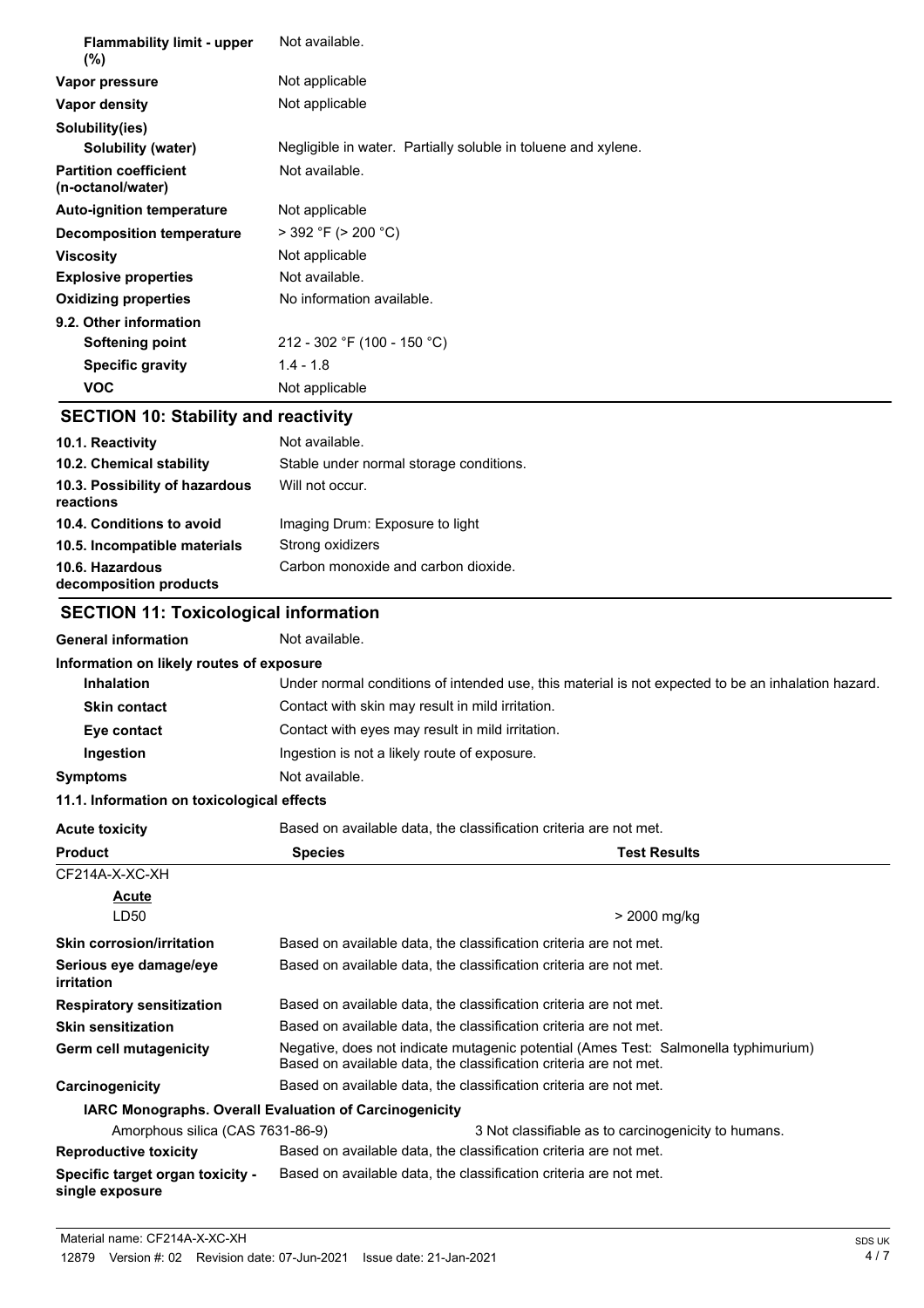| <b>Specific target organ toxicity -</b><br>repeated exposure | Based on available data, the classification criteria are not met.                                                                                               |
|--------------------------------------------------------------|-----------------------------------------------------------------------------------------------------------------------------------------------------------------|
| <b>Aspiration hazard</b>                                     | Based on available data, the classification criteria are not met.                                                                                               |
| <b>Mixture versus substance</b><br>information               | Not available.                                                                                                                                                  |
| <b>Other information</b>                                     | Complete toxicity data are not available for this specific formulation<br>Refer to Section 2 for potential health effects and Section 4 for first aid measures. |

## **SECTION 12: Ecological information**

| 12.1. Toxicity                                            | LL50: > 1000 mg/l, Fish, 96.00 Hours |                                                                                           |                       |
|-----------------------------------------------------------|--------------------------------------|-------------------------------------------------------------------------------------------|-----------------------|
| <b>Product</b>                                            |                                      | <b>Species</b>                                                                            | <b>Test Results</b>   |
| CF214A-X-XC-XH                                            |                                      |                                                                                           |                       |
| <b>Aquatic</b>                                            |                                      |                                                                                           |                       |
| Algae                                                     | ErL <sub>50</sub>                    | Algae                                                                                     | > 1000 mg/l, 72 Hours |
| Crustacea                                                 | <b>EL50</b>                          | Crustacea                                                                                 | > 1000 mg/l, 48 Hours |
| Fish                                                      | <b>LL50</b>                          | Fish                                                                                      | > 1000 mg/l, 96 Hours |
| 12.2. Persistence and<br>degradability                    | Not available.                       |                                                                                           |                       |
| 12.3. Bioaccumulative potential                           | Not available.                       |                                                                                           |                       |
| <b>Partition coefficient</b><br>n-octanol/water (log Kow) | Not available.                       |                                                                                           |                       |
| <b>Bioconcentration factor (BCF)</b>                      | Not available.                       |                                                                                           |                       |
| 12.4. Mobility in soil                                    | Not available.                       |                                                                                           |                       |
| 12.5. Results of PBT and vPvB<br>assessment               |                                      | Not a PBT or vPvB substance or mixture.                                                   |                       |
| 12.6. Other adverse effects                               | Not available.                       |                                                                                           |                       |
| <b>SECTION 13: Disposal considerations</b>                |                                      |                                                                                           |                       |
| 13.1. Waste treatment methods                             |                                      |                                                                                           |                       |
| <b>Residual waste</b>                                     | Not available.                       |                                                                                           |                       |
| Contaminated packaging                                    | Not available.                       |                                                                                           |                       |
| EU waste code                                             | Not available.                       |                                                                                           |                       |
| Disposal methods/information                              |                                      | Do not shred toner cartridge, unless dust-explosion prevention measures are taken. Finely |                       |

dispersed particles may form explosive mixtures in air. Dispose of in compliance with federal, state, and local regulations.

HP's Planet Partners (trademark) supplies recycling program enables simple, convenient recycling of HP original inkjet and LaserJet supplies. For more information and to determine if this service is available in your location, please visit http://www.hp.com/recycle.

#### **SECTION 14: Transport information**

#### **DOT**

Not regulated as dangerous goods.

### **IATA**

| <b>UN2807</b><br><b>Magnetized Material</b> |
|---------------------------------------------|
|                                             |
|                                             |
| Not available.                              |
|                                             |
| Special precautions for user Not available. |
|                                             |

### **IMDG**

Not regulated as dangerous goods.

#### **ADR**

Not regulated as dangerous goods.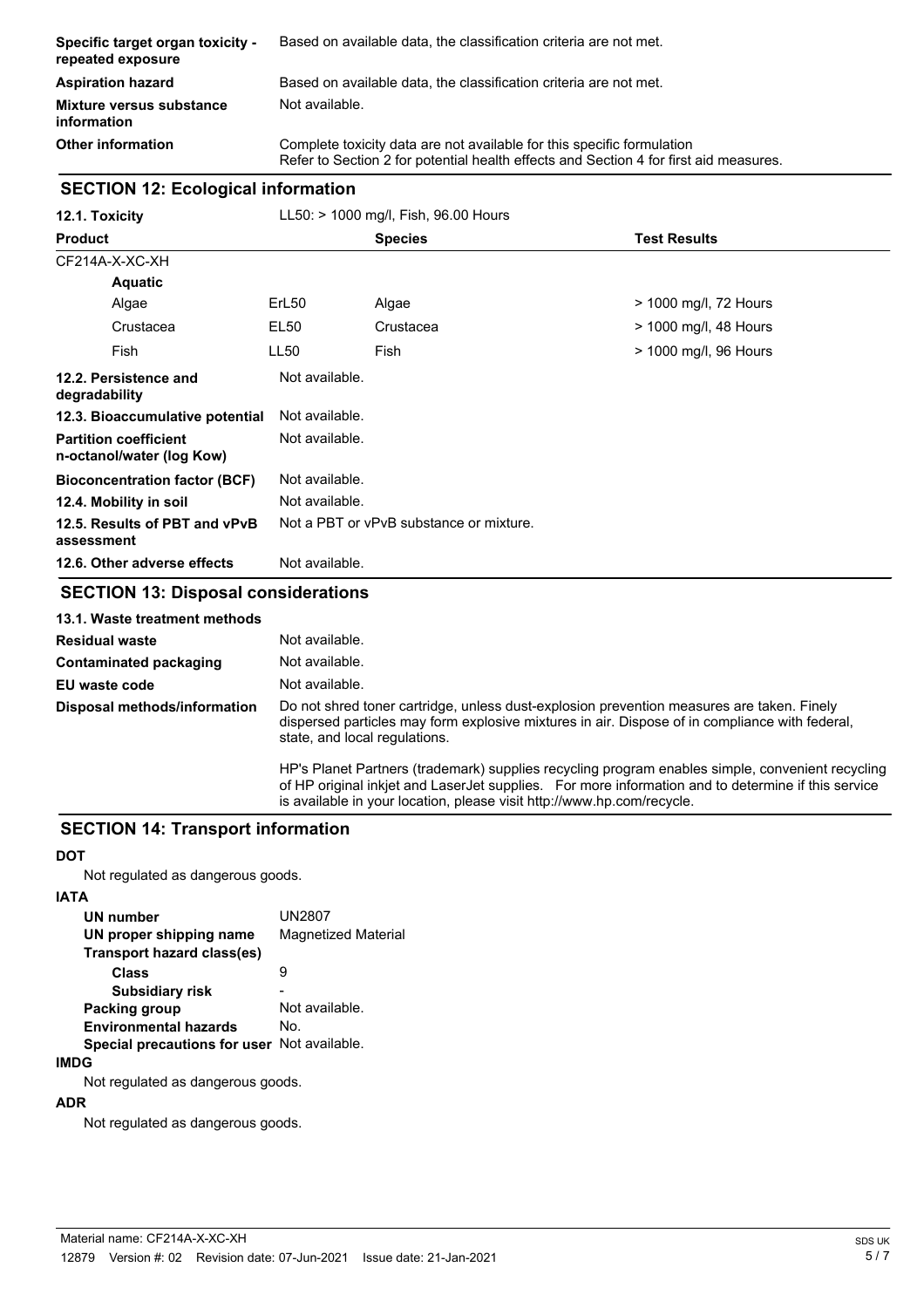

25or more of these cartridges shipped together in a single package (e.g., box, container), by air, are regulated as a magnetized material.

# **SECTION 15: Regulatory information**

|  |  |  |  | 15.1. Safety, health and environmental regulations/legislation specific for the substance or mixture |
|--|--|--|--|------------------------------------------------------------------------------------------------------|
|  |  |  |  |                                                                                                      |

## **EU regulations**

| Not listed.                         | Regulation (EC) No. 1005/2009 on substances that deplete the ozone layer, Annex I and II, as amended                                                                                                                                                                                                              |
|-------------------------------------|-------------------------------------------------------------------------------------------------------------------------------------------------------------------------------------------------------------------------------------------------------------------------------------------------------------------|
|                                     | Regulation (EC) No. 850/2004 On persistent organic pollutants, Annex I as amended                                                                                                                                                                                                                                 |
| Not listed.                         |                                                                                                                                                                                                                                                                                                                   |
|                                     | Regulation (EU) No. 649/2012 concerning the export and import of dangerous chemicals, Annex I, Part 1 as amended                                                                                                                                                                                                  |
| Not listed.                         |                                                                                                                                                                                                                                                                                                                   |
| Not listed.                         | Regulation (EU) No. 649/2012 concerning the export and import of dangerous chemicals, Annex I, Part 2 as amended                                                                                                                                                                                                  |
|                                     | Regulation (EU) No. 649/2012 concerning the export and import of dangerous chemicals, Annex I, Part 3 as amended                                                                                                                                                                                                  |
| Not listed.                         |                                                                                                                                                                                                                                                                                                                   |
| Not listed.                         | Regulation (EU) No. 649/2012 concerning the export and import of dangerous chemicals, Annex V as amended                                                                                                                                                                                                          |
|                                     | Regulation (EC) No. 166/2006 Annex II Pollutant Release and Transfer Registry, as amended                                                                                                                                                                                                                         |
| Not listed.                         |                                                                                                                                                                                                                                                                                                                   |
| Not listed.                         | Regulation (EC) No. 1907/2006, REACH Article 59(10) Candidate List as currently published by ECHA                                                                                                                                                                                                                 |
| Authorizations                      |                                                                                                                                                                                                                                                                                                                   |
|                                     | Regulation (EC) No. 1907/2006, REACH Annex XIV Substances subject to authorization, as amended                                                                                                                                                                                                                    |
| Not listed.                         |                                                                                                                                                                                                                                                                                                                   |
| <b>Restrictions on use</b>          |                                                                                                                                                                                                                                                                                                                   |
|                                     | Regulation (EC) No. 1907/2006, REACH Annex XVII Substances subject to restriction on marketing and use as amended                                                                                                                                                                                                 |
| Not listed.                         |                                                                                                                                                                                                                                                                                                                   |
| work, as amended                    | Directive 2004/37/EC: on the protection of workers from the risks related to exposure to carcinogens and mutagens at                                                                                                                                                                                              |
| Not listed.                         |                                                                                                                                                                                                                                                                                                                   |
| <b>Other EU regulations</b>         |                                                                                                                                                                                                                                                                                                                   |
|                                     | Directive 2012/18/EU on major accident hazards involving dangerous substances, as amended                                                                                                                                                                                                                         |
| Not listed.                         |                                                                                                                                                                                                                                                                                                                   |
| Other regulations                   | All chemical substances in this HP product have been notified or are exempt from notification<br>under chemical substances notification laws in the following countries: US (TSCA), EU<br>(EINECS/ELINCS), Switzerland, Canada (DSL/NDSL), Australia, Japan, Philippines, South Korea,<br>New Zealand, and China. |
| <b>Other information</b>            | This Safety Data Sheet complies with the requirements of Regulation (EU) 2015/830.<br>Classification according to Regulation (EC) No 1272/2008 as amended.                                                                                                                                                        |
| <b>National regulations</b>         | Not available.                                                                                                                                                                                                                                                                                                    |
| 15.2. Chemical safety<br>assessment | See attached SUMI or GEIS document, if applicable.                                                                                                                                                                                                                                                                |
|                                     |                                                                                                                                                                                                                                                                                                                   |